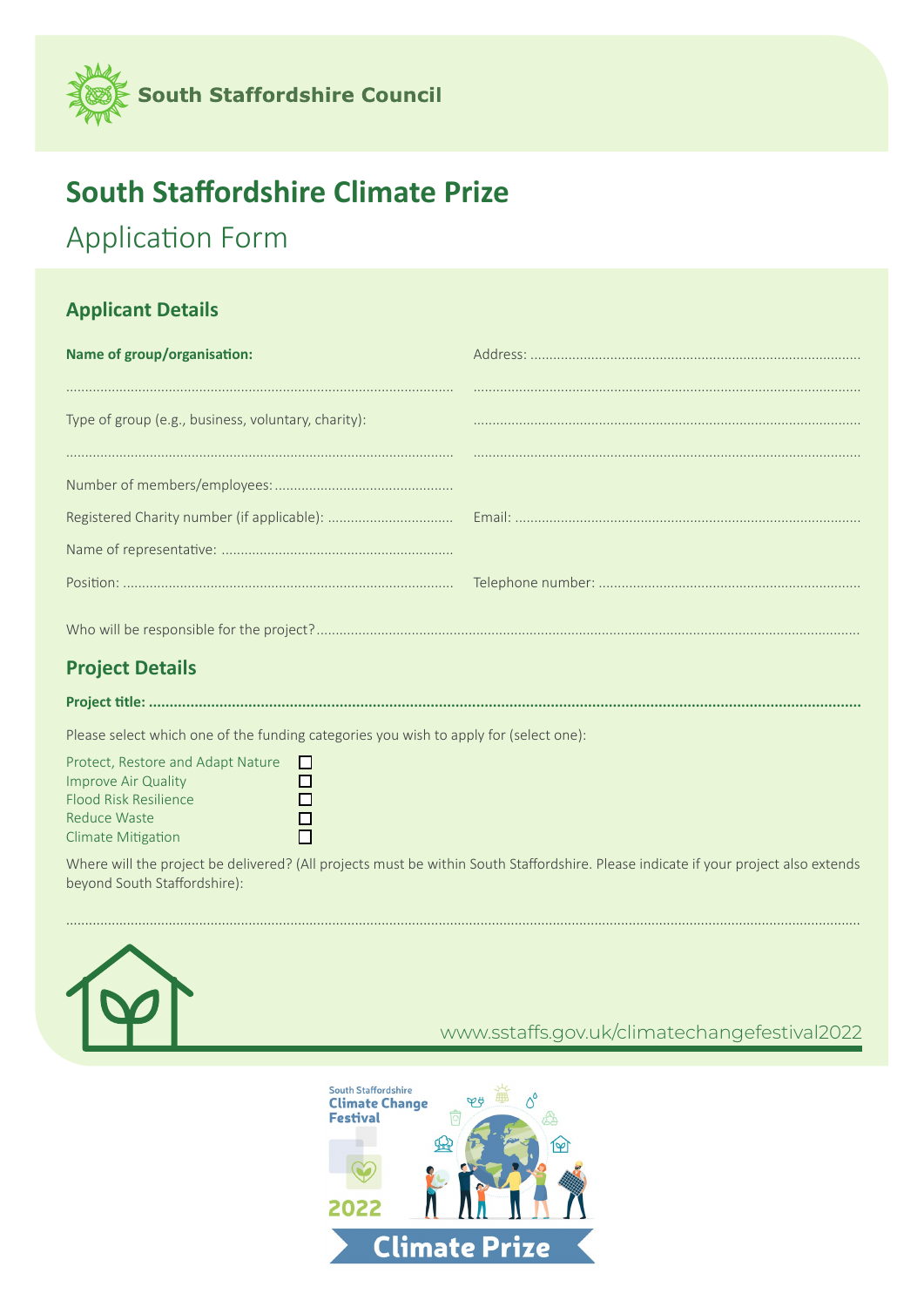## **Project Details**

Please provide a description of the project, outlining the following:

- a. An overview of the project.
- b. Why the project is important for the local area?
- c. How this project will make a difference?



Please provide a description of the benefits of the project, including the following:

a. What are the main benefits the project will bring?

b. Who will benefit from the project?

c. How long will the benefits last?





www.sstaffs.gov.uk/climatechangefestival2022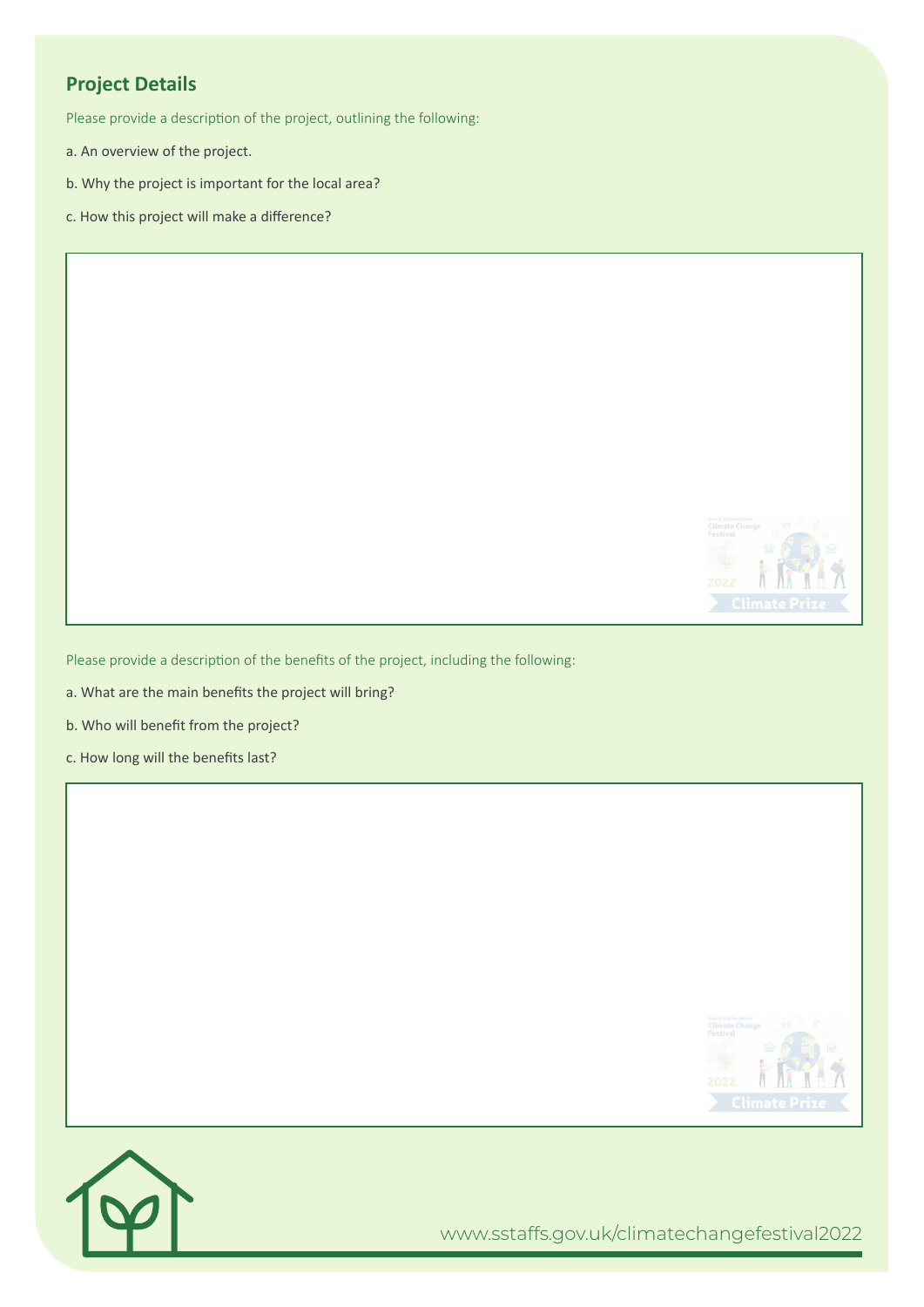Will a community event be held, and if so, please indicate what this would likely involve and how many people you anticipate

When will the funded elements of the project be complete? (Please confirm this will be before December 2022)

Will the project be maintained long-term, and if so, how will this be done, and who will be responsible?

### **Funding Details**

| If the seed funding will be used for a small part of a larger project, please confirm this small part can be delivered whether or |
|-----------------------------------------------------------------------------------------------------------------------------------|
|                                                                                                                                   |
|                                                                                                                                   |

Please provide a breakdown of how the funding applied for will be spent:

| <b>Project element</b> | <b>Cost</b> |
|------------------------|-------------|
|                        |             |
|                        |             |
|                        |             |
|                        |             |
| <b>Total</b>           | £           |